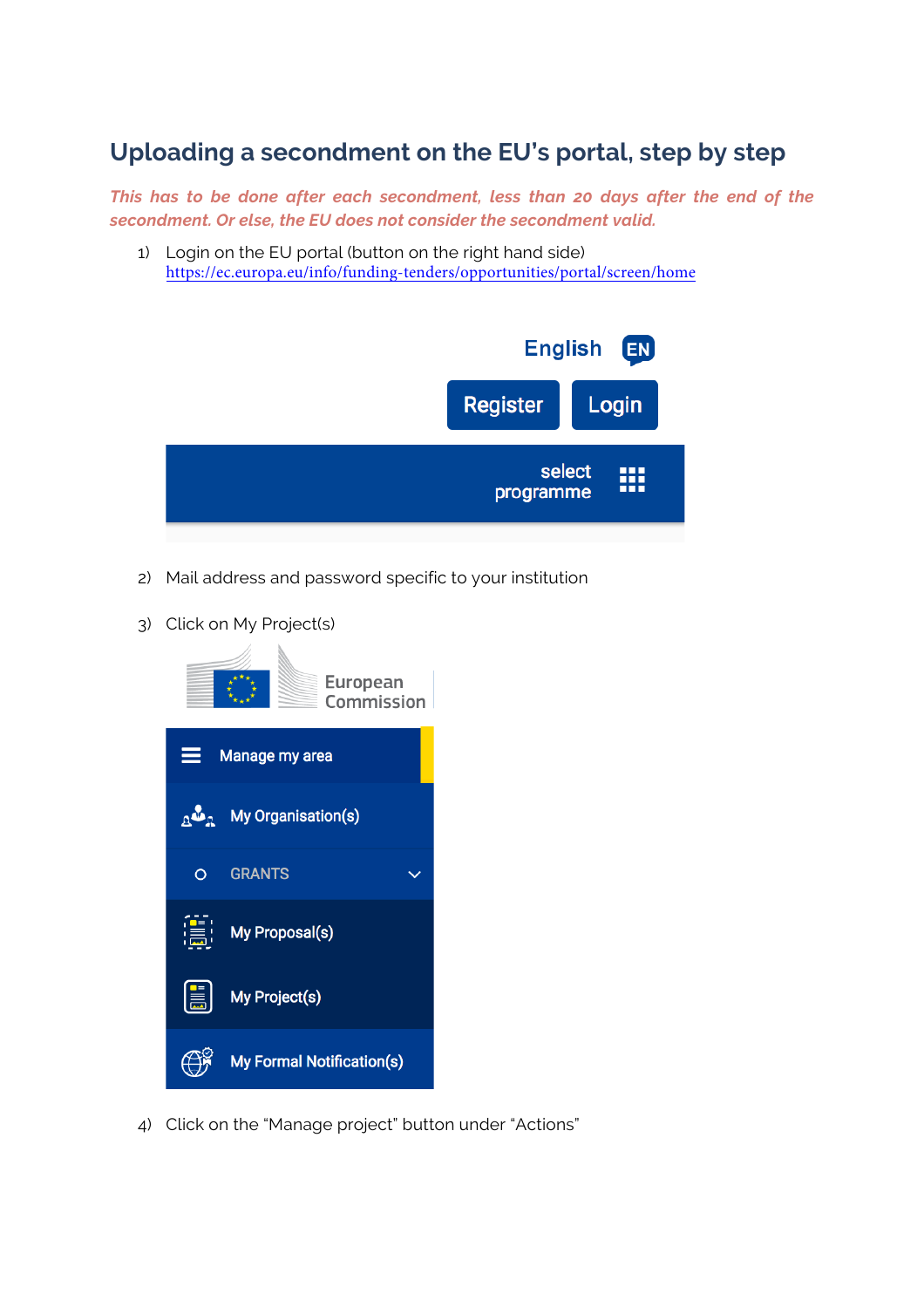| Results: 1       |                                        | Download excel list |                                  | Q              | Search                                                            |
|------------------|----------------------------------------|---------------------|----------------------------------|----------------|-------------------------------------------------------------------|
| <b>ACRONYM ≑</b> | CALL $\div$                            | <b>PROGRAM ≑</b>    | <b>PROJECT <math>\div</math></b> | <b>PHASE ≑</b> | $M \div$<br>ACTIONS $\div$                                        |
| <b>PADDLE</b>    | <b>H2020-MSCA-</b><br><b>RISE-2016</b> | H <sub>2020</sub>   | 734271                           | Active         | $\boldsymbol{\alpha}_{6}^{s}$ Actions<br>$\overline{\phantom{a}}$ |
|                  |                                        |                     |                                  |                | <b>Project Consortium</b>                                         |
|                  |                                        |                     | $M \ll 1$ $M \sim 10$            |                | <b>Manage Project</b>                                             |
|                  |                                        |                     |                                  |                | <b>View Proposal</b>                                              |

5) Click on the "Continuous reporting data" link

| $\mathbb{B}$ | <b>Continuous Reporting<br/>734271 - PADDLE</b>                                                                                                                    | 01 Jul 2017<br>Started | Completed |
|--------------|--------------------------------------------------------------------------------------------------------------------------------------------------------------------|------------------------|-----------|
|              | $\begin{array}{ c c c c }\hline \textbf{1} & \textbf{m} \\ \hline \textbf{1} & \textbf{m} \\ \hline \textbf{2} & \textbf{0} \end{array}$ Continuous reporting data |                        |           |

6) Click on "Researchers"



7) If it is your first secondment, click on "add researcher"



8) Fill in the following box, and click on "Ok"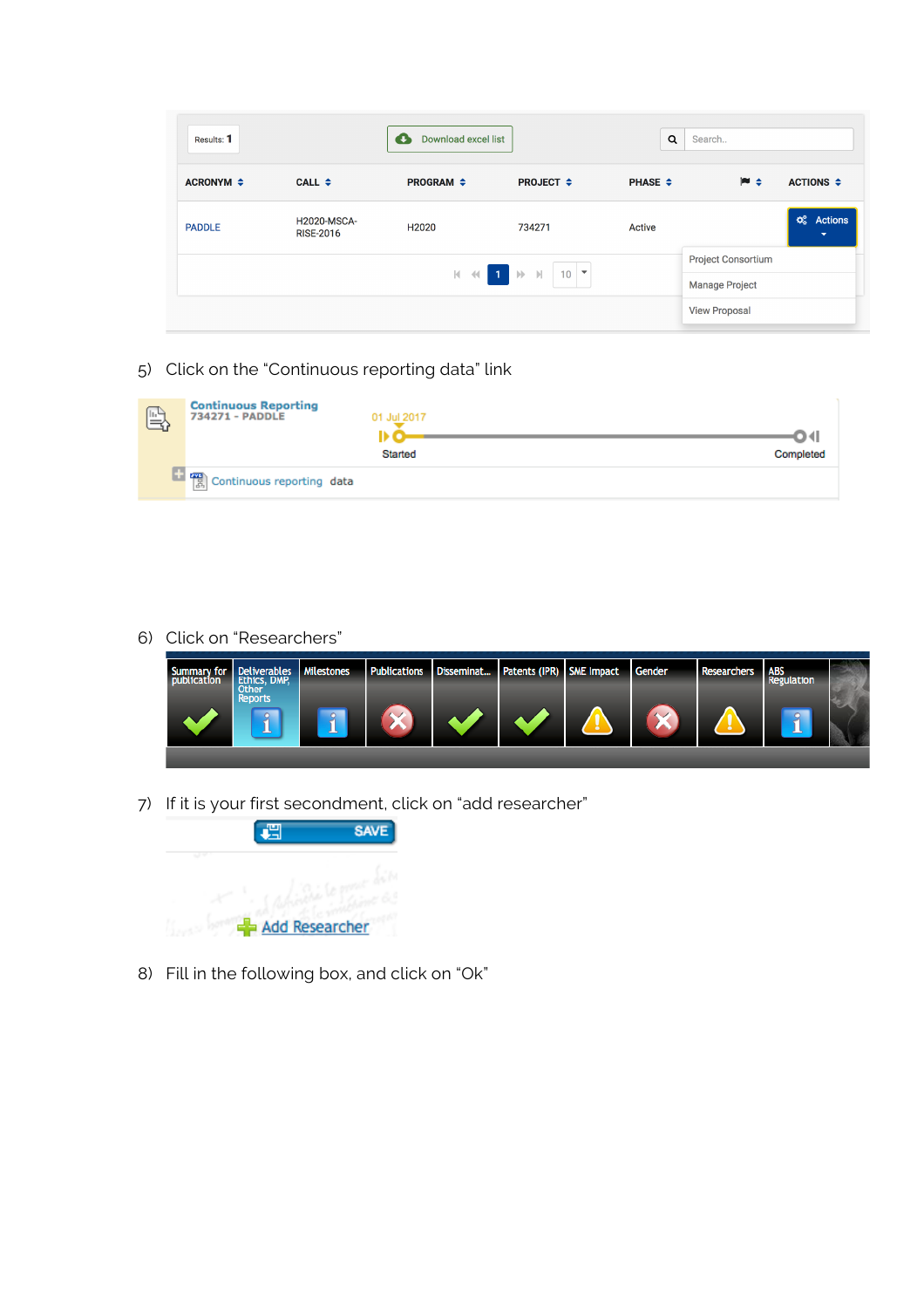| New Researcher                 |                               | □ ×          |
|--------------------------------|-------------------------------|--------------|
| <b>Fellow ID</b>               |                               |              |
| Title                          | Mr<br>٠                       |              |
| <b>First Name</b>              |                               |              |
| Last Name                      |                               | $\mathbf{I}$ |
| <b>Researcher Category</b>     | ÷                             |              |
| Gender                         | Male OFemale                  |              |
| <b>Birth Date</b>              | 盖                             | n            |
| Nationality                    | ٠                             |              |
| Past countries of<br>residence | * 좋<br>$\overline{}$          | n            |
| Email                          |                               | Ŧ            |
|                                | <b>Cancel</b><br>$\sqrt{0k}$  |              |
| Save<br>9)                     |                               |              |
| 谓                              | <b>SAVE</b>                   |              |
| ਹਾ                             | $-0$<br><b>Add Researcher</b> |              |

10) If your secondment lasted more than 30 days or if it was the first period of a split secondment, click on "Add declaration". If not, see step 12

|                                |                 | Add Declaration |
|--------------------------------|-----------------|-----------------|
| <b>Working Time Commitment</b> | <b>Duration</b> | <b>Actions</b>  |

11) Choose a researcher, and don't forget to tick whether the researcher is enrolled in a PhD programme

Click on the secondment information tab

Sending organization: your employer

Destination organization: where you went on secondment

Work packages: which WPs you worked on during your secondment

Click on the secondment period tab

Start date: date on which you left

End date: date on which you arrived back.

Click on "Ok"

12) **If this is the second part of a split secondment**, double click on your name in the list of declarations, on the line of the first part of the secondment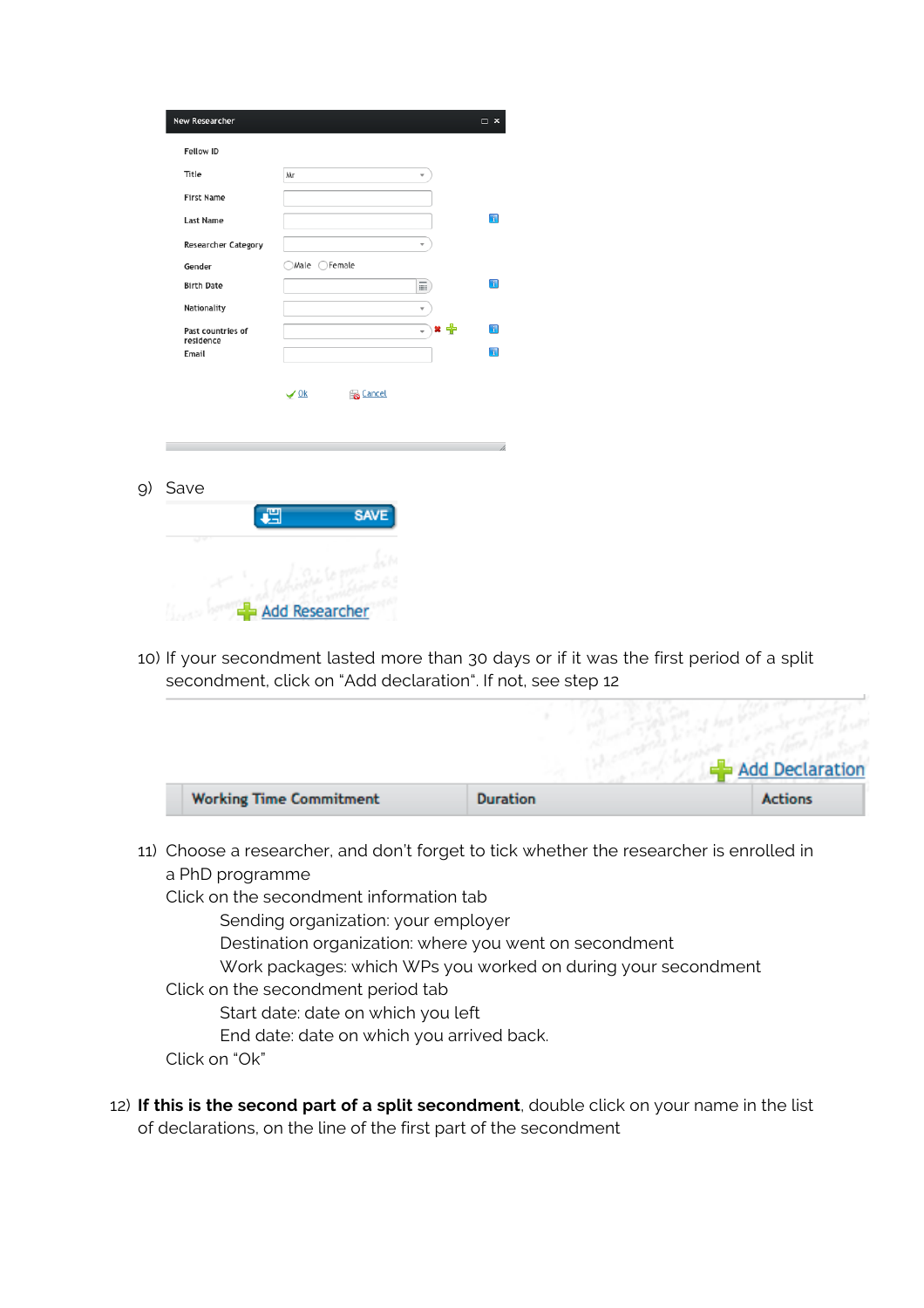**Researcher Declaration** 

| <b>No</b> | <b>Fellow Id</b> | <b>First Name</b><br><b>COUNTY</b> | <b>Last Name</b><br>LUDOUI SUJ DIIGUJJY | <b>Status</b><br><b>JUDITH LILLY</b> | <b>Sending Organisation</b><br>matitudize international contrate perceppenditum. |
|-----------|------------------|------------------------------------|-----------------------------------------|--------------------------------------|----------------------------------------------------------------------------------|
|           |                  | Arnaud                             | Bertrand                                | <b>SUBMITTED</b>                     | Institut De Recherche Pour Le Developpement                                      |

Then, click on "add period"

| New Researcher Declaration |                        |                   | $\Box$ $\times$ |
|----------------------------|------------------------|-------------------|-----------------|
| Researcher Information     | Secondment Information | Secondment Period |                 |
|                            |                        |                   | Add Period      |
| -Secondment Period 1       |                        |                   |                 |

**Reminder: to be valid, a secondment has to be 30 days long (one month), 60 days long (two months), etc.**

| 13) Save |                       |             |
|----------|-----------------------|-------------|
|          |                       | <b>SAVE</b> |
|          |                       |             |
|          | <b>Add Researcher</b> |             |